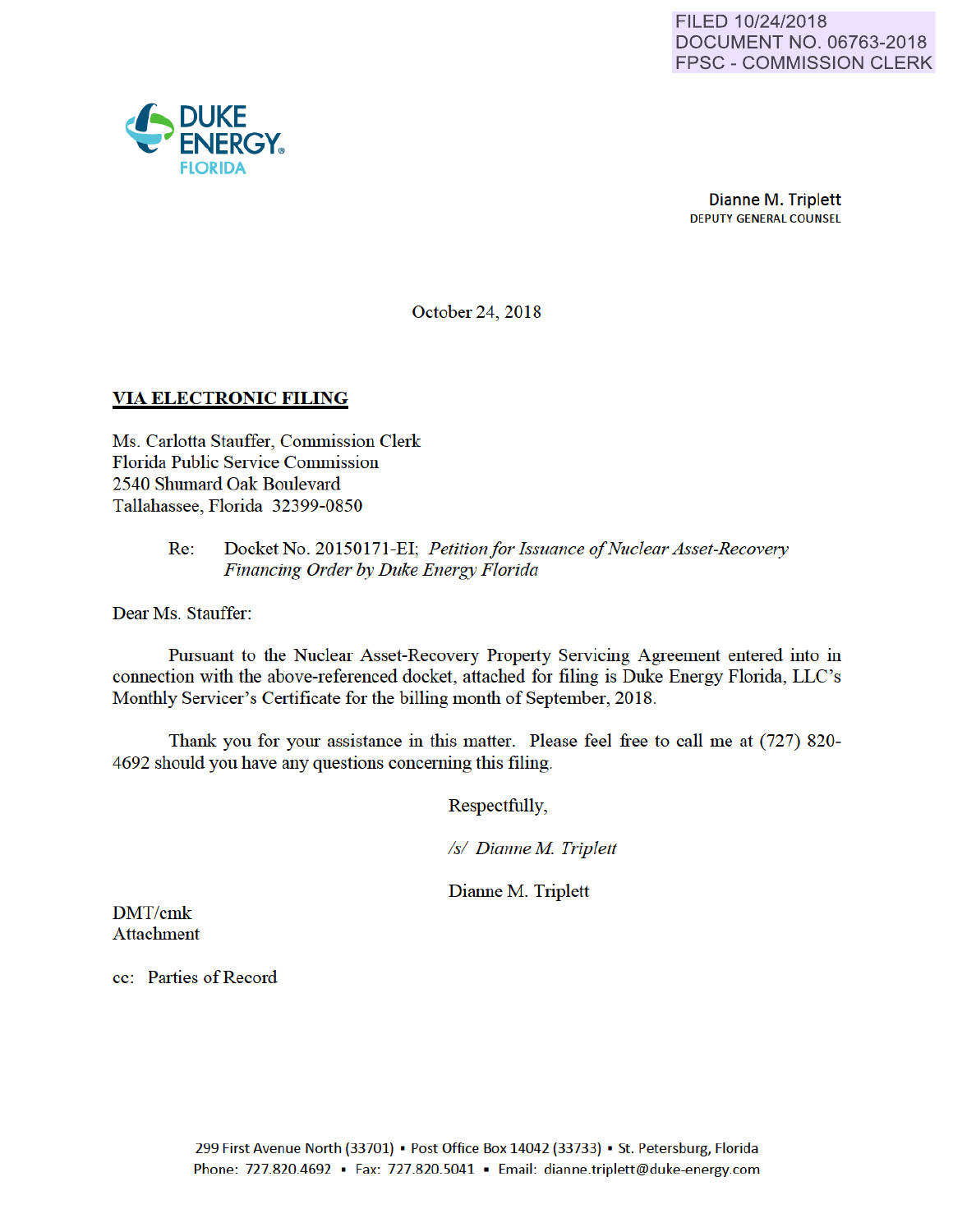# **CERTIFICATE OF SERVICE**

I HEREBY CERTIFY that a true and correct copy of the foregoing has been furnished via electronic mail to the following this  $24<sup>th</sup>$  day of October, 2018.

|                                                                                                                                                                                                                                                                                       | /s/ Dianne M. Triplett<br>Attorney                                                                                                                                                                                     |
|---------------------------------------------------------------------------------------------------------------------------------------------------------------------------------------------------------------------------------------------------------------------------------------|------------------------------------------------------------------------------------------------------------------------------------------------------------------------------------------------------------------------|
| Theresa Tan / Rosanne Gervasi<br>Office of the General Counsel<br>Florida Public Service Commission<br>2540 Shumard Oak Blvd.<br>Tallahassee, FL 32399-0850<br>ltan@psc.state.fl.us<br>rgervasi@psc.state.fl.us                                                                       | C. Rehwinkel / J. Kelly<br>Office of Public Counsel<br>c/o The Florida Legislature<br>111 West Madison Street, Room 812<br>Tallahassee, FL 32399-1400<br>kelly.jr@leg.state.fl.us<br>rehwinkel.charles@leg.state.fl.us |
| Jon C. Moyle, Jr. / Karen A. Putnal<br>118 North Gadsden Street<br>Tallahassee, FL 32301<br>jmoyle@moylelaw.com<br>kputnal@moylelaw.com<br>Robert Scheffel Wright / John T. LaVia, III<br>1300 Thomaswood Drive<br>Tallahassee, FL 32308<br>schef@gbwlegal.com<br>jlavia@gbwlegal.com | James W. Brew / Owen J. Kopon<br>1025 Thomas Jefferson Street, NW<br>Eighth Floor, West Tower<br>Washington, DC 20007-5201<br>jbrew@smxblaw.com<br>ojk@smxblaw.com                                                     |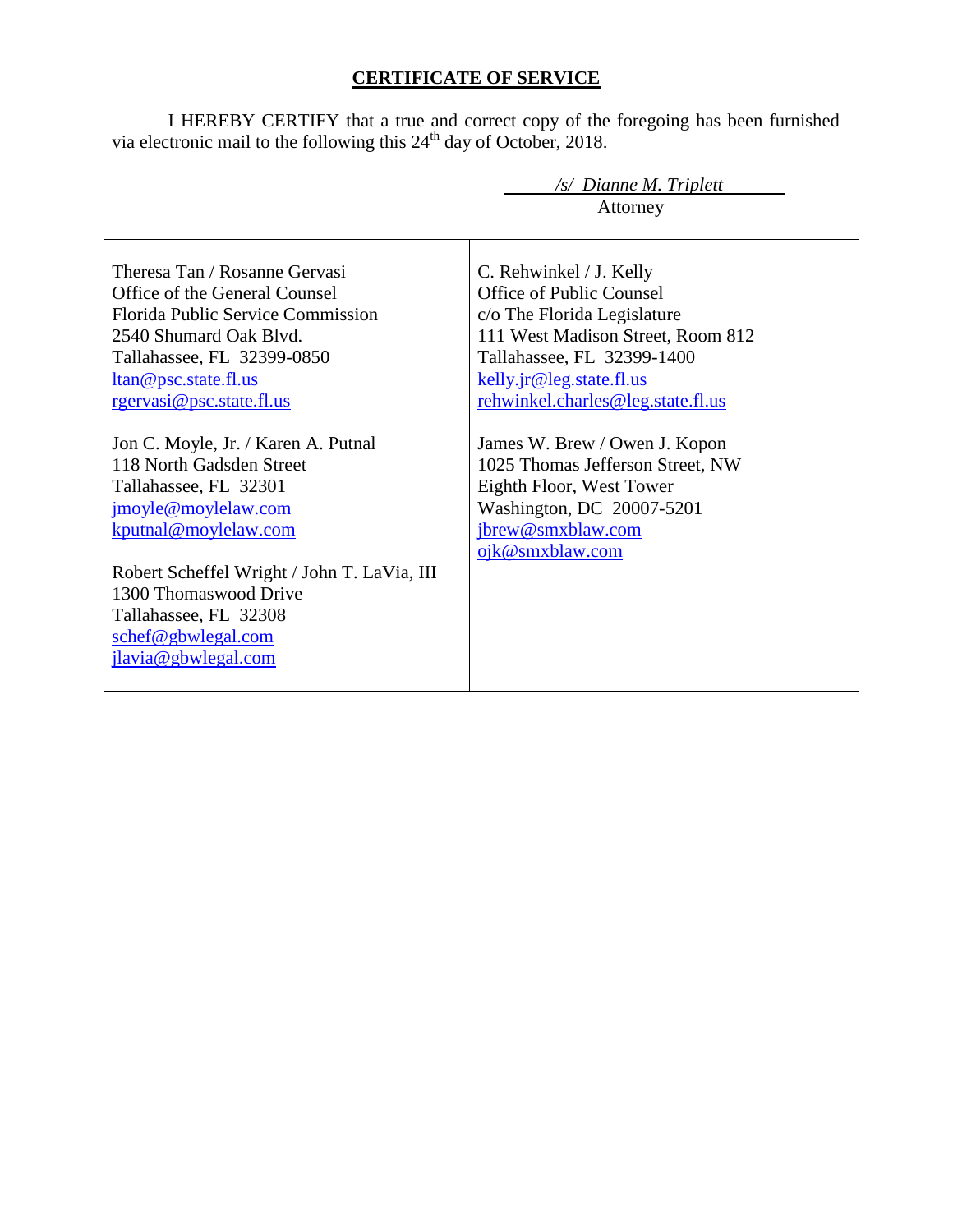## **MONTHLY SERVICER'S CERTIFICATE**

### DUKE ENERGY FLORIDA PROJECT FINANCE, LLC

### \$1,294,290,000 Series A Senior Secured Nuclear Asset-Recovery Bonds

Pursuant to SECTION 3.01(b) of the Nuclear Asset-Recovery Property Servicing Agreement dated as of June 22, 2016 by and between Duke Energy Florida, Inc., as Servicer, and Duke Energy Florida Project Finance, LLC, as Issuer (the "Servicing Agreement"), the Servicer does hereby certify as follows:

Capitalized terms used but not defined in this Monthly Servicer's Certificate have their respective meanings as set forth in the Servicing Agreement. References herein to certain sections and subsections are references to the respective sections or subsections of the Servicing Agreement.

Current BILLING MONTH: September 2018

#### Current BILLING MONTH: 8/29/2018 - 9/27/2018

| Standard Billing for prior BILLING MONTH: August 2018          |                    |       |
|----------------------------------------------------------------|--------------------|-------|
| Residential Total Billed                                       | \$.<br>272,737,864 |       |
| Residential NUCLEAR ASSET-RECOVERY CHARGE ("NARC") Billed      | 5,228,746          | 1.92% |
|                                                                |                    |       |
| General Service Non-Demand Total Billed                        | 25,694,759         |       |
| General Service Non-Demand NARC Billed                         | 391,157            | 1.52% |
| General Service Billed                                         | 1,504,523          |       |
| <b>General Service NARC Billed</b>                             | 23,460             | 1.56% |
|                                                                |                    |       |
| General Service Demand Total Billed                            | 118,734,732        |       |
| General Service Demand NARC Billed                             | 2,218,344          | 1.87% |
| Curtailable Total Billed                                       | 801,877            |       |
| Curtailable NARC Billed                                        | 10,818             |       |
|                                                                |                    | 1.35% |
| Interruptible Total Billed                                     | 11,508,502         |       |
| <b>Interruptible NARC Billed</b>                               | 256,331            | 2.23% |
|                                                                |                    |       |
| <b>Lighting Total Billed</b>                                   | 2,208,250          |       |
| <b>Lighting NARC Billed</b>                                    | 11,894             | 0.54% |
| YTD Net Write-offs as a % of Total Billed Revenue (see Note 1) |                    |       |
| Non-Residential Class Customer Write-offs                      |                    |       |
| Residential Class Customer Write-offs                          |                    |       |
| <b>Total Write-offs</b>                                        | 0.17%              |       |
|                                                                |                    |       |
| Aggregate NARC Collections (see Note 2)                        |                    |       |
| <b>Total NARC Remitted for Current BILLING MONTH</b>           |                    |       |
| <b>Residential NARC Collected</b>                              | \$.<br>4,835,346   |       |
| General Service Non-Demand NARC Collected                      | 361,352            |       |
| General Service NARC Collected                                 | 21,832             |       |
| General Service Demand NARC Collected                          | 2,051,427          |       |
| Curtailable NARC Collected                                     |                    |       |
| Interruptible NARC Collected                                   | 9,788<br>237,137   |       |
| <b>Lighting NARC Collected</b>                                 |                    |       |
| <b>Sub-Total of NARC Collected</b>                             | 11,292<br>\$       |       |
|                                                                | 7,528,174          |       |
| <b>Total Current NARC Collected and Remitted</b>               | \$<br>7,528,174    |       |
|                                                                |                    |       |